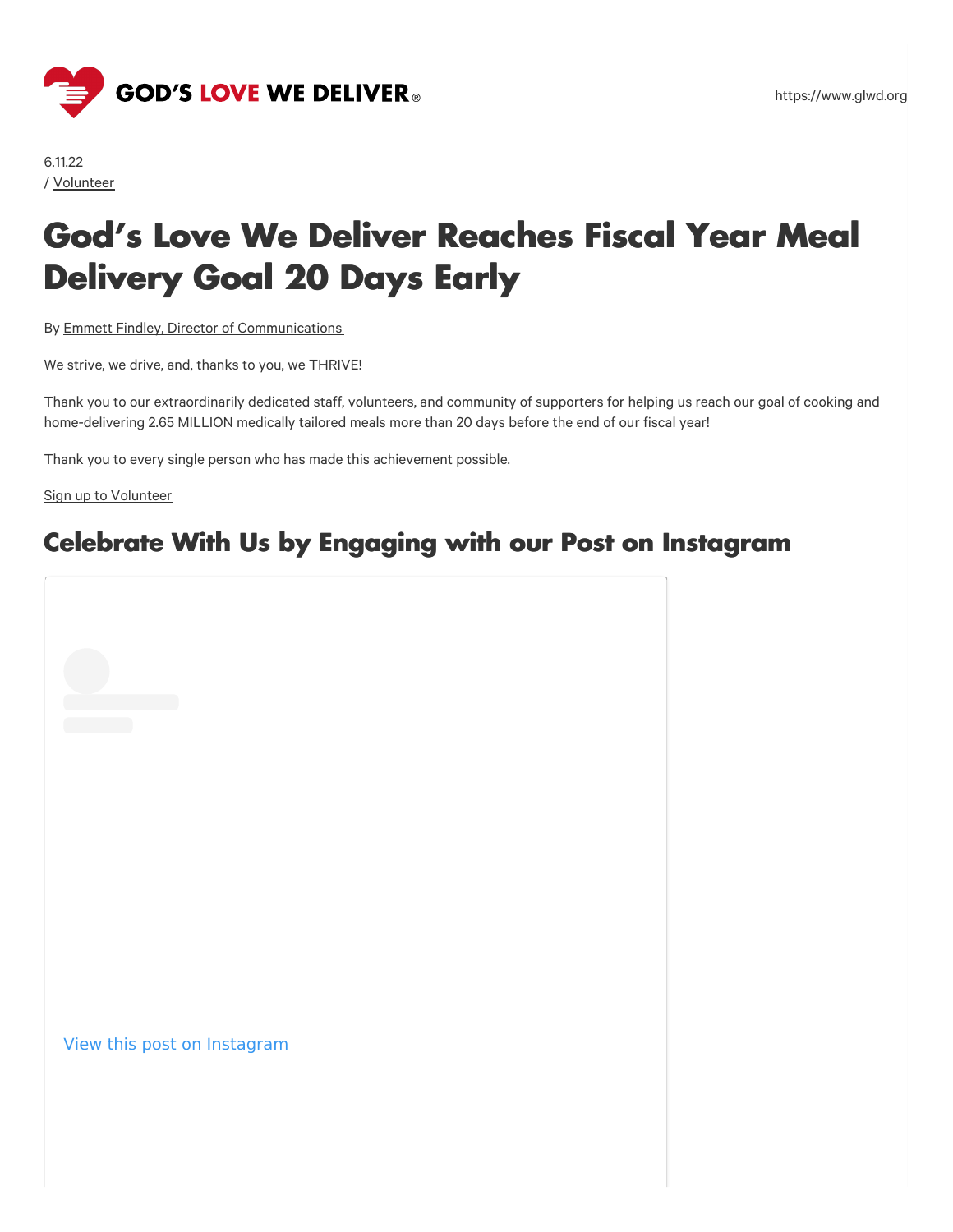

#### **Related Posts**



6.28.22 / Clients

### **From Hospice Care, to [Restarting](https://www.glwd.org/blog/from-hospice-care-to-restarting-his-career-meals-from-gods-love-facilitate-carlos-recovery/) His Career: Meals from God's Love Facilitate Carlo's Recovery**

After recovering from cancer years ago, at 70 years old, Carlo's was devastated to receive the news that his cancer had returned. His treatment had debilitating effects on his health and left him mostly bed-ridden. For …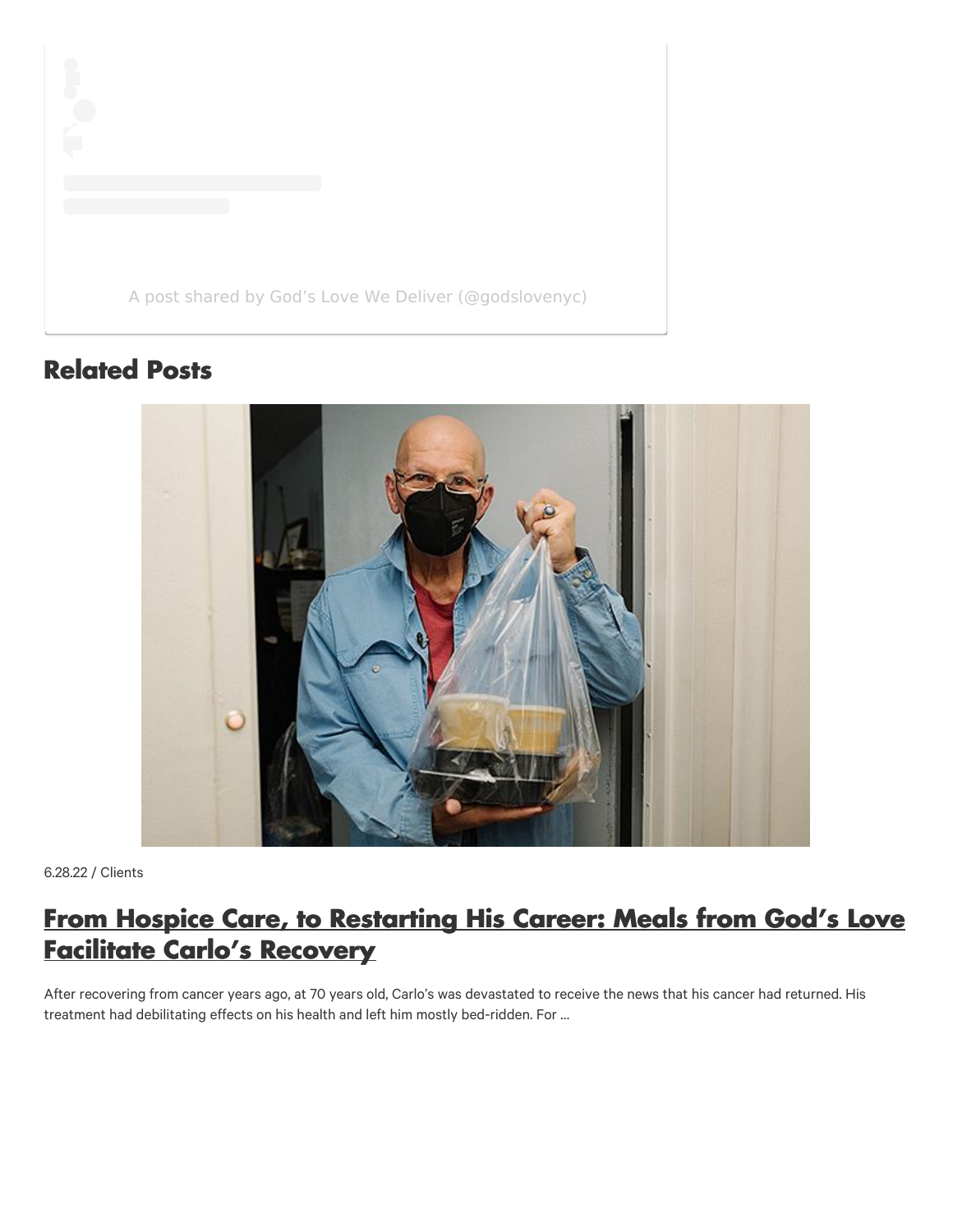

6.15.22 / Volunteer

### **This Volunteer Has Kept Her "Monday Morning [Appointment"](https://www.glwd.org/blog/this-volunteer-has-kept-her-monday-morning-appointment-for-nearly-30-years/) for Nearly 30 Years**

Phyllis Kirschenbaum first showed up at God's Love We Deliver to volunteer in February of 1993. Her inspiration? She tells us, "I wanted to do something to provide nutritious and beautiful meals to people living w…